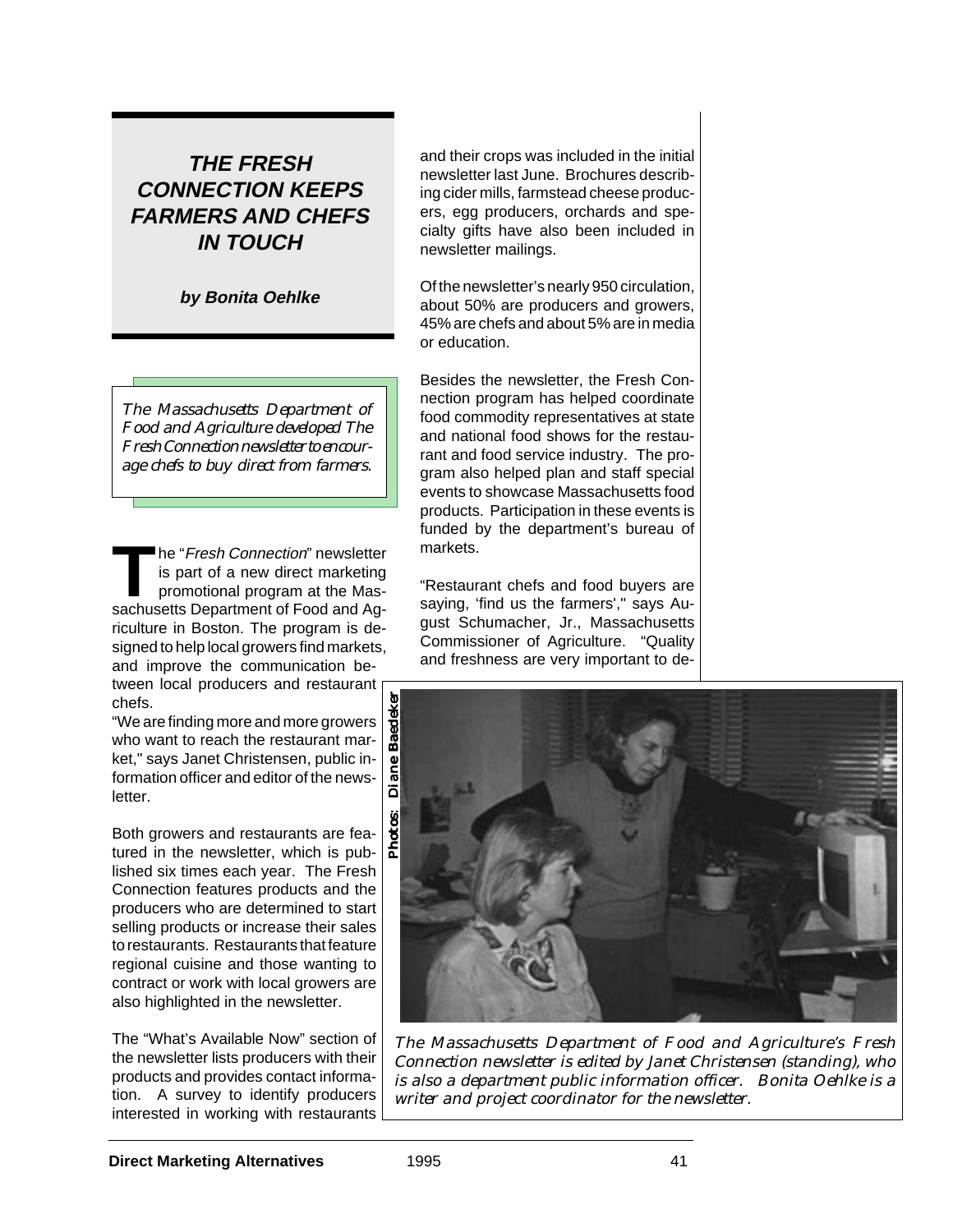

veloping a working relationship with restaurants. By contracting ahead, growers may increase sales of traditional crops and diversify into specialty crops that command a premium price."

## **Restaurant Food Sales**

Schumacher says food consumption patterns and the marketing environment have changed dramatically in recent years. "Today, up to 40% of all meals are eaten away from home," he says. "Many of our farmers are looking for new markets and want to serve the restaurant segment. And the chefs want quality, fresh products."

Pursuing the restaurant food dollar is worthwhile for growers in Massachusetts, considering the revenue this industry produces. Based on sales tax information for 1986, more than \$5 billion was generated in sales, according to Ray Murgia, president of the Massachusetts Restaurant Association.

"While growers tend to concentrate on the market with which they're most familiar, we hope that many of the traditional



*Diane Baedeker is the Fresh Connection's graphic artist. This four-page newsletter is primarily sent to growers and restaurant operators. It mainly features stories on Massachusetts growers and also lists the growers' products and addresses.*

roadside stand operators and growers, as well as smaller farmers, will see the potential sales value of the restaurant market," says Schumacher.

"There is no question that restaurants are willing to buy locally grown products. The only problem is that most of our fresh produce isn't available all year round. Although some of the nearly 1,000 roadside farmstands in Massachusetts are open year round, most supplement their own farm products during the winter with items from other states."

The idea for the Fresh Connection program occurred to Schumacher during a conversation with Walter Zuromski, local executive chef of The Charles Hotel in Cambridge.

This challenge, along with the chef's interest in using fresh, local products, prompted the selection of The Charles Hotel to hold a dinner in February 1986, featuring the state's outstanding foods.

The publicity generated from this event prompted several inquiries from other chefs who were searching for sources of local, fresh foods. At a subsequent meeting in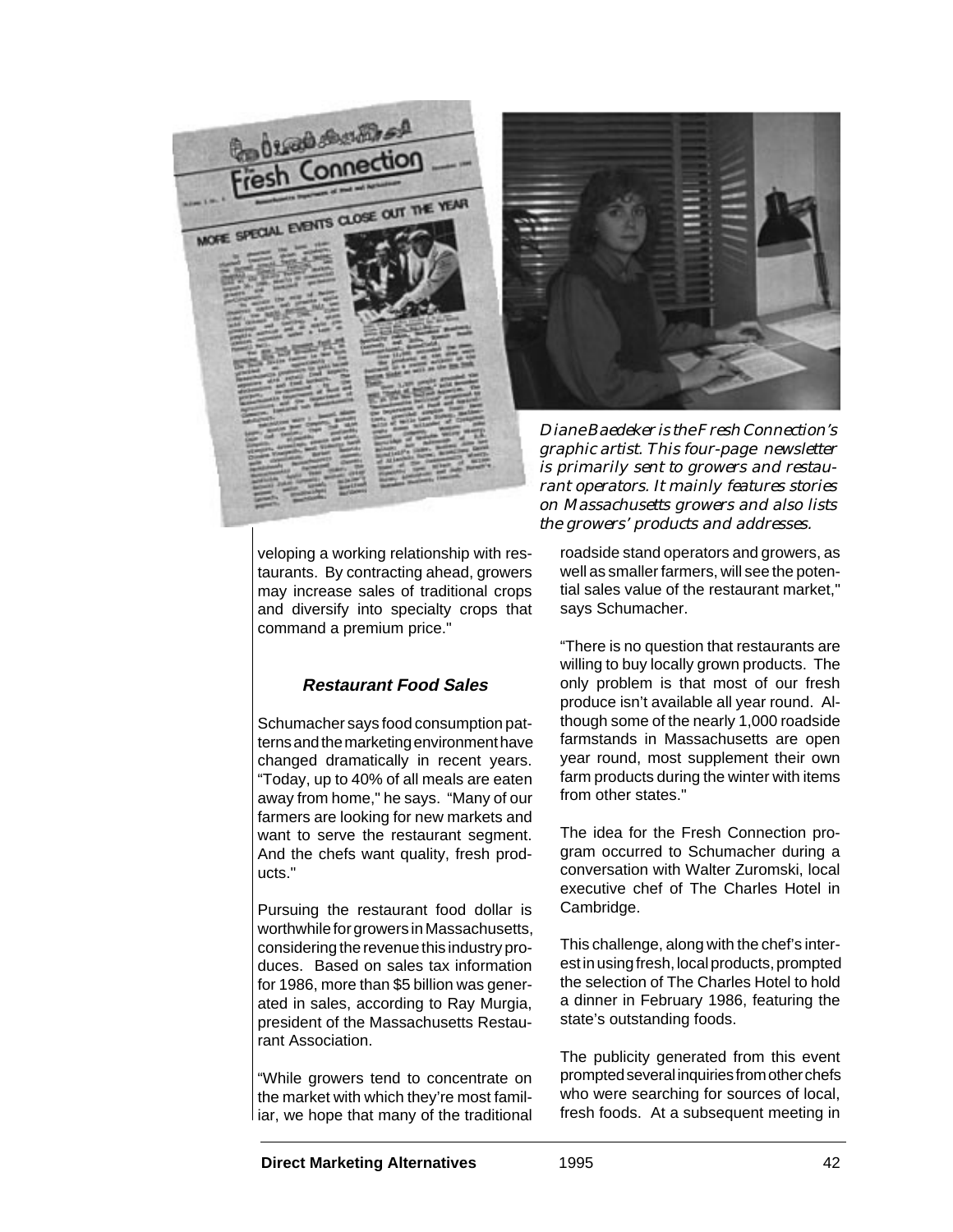March, a few growers and chefs discussed ways to get together.

"We have great hopes that the Fresh Connection program will really expand and stimulate the exchange between growers and restaurants chefs," says Christensen. "It's the first time that we've aimed a major direct marketing promotional program towards restaurants."

### **Taft Farms, Inc.**

A good example of selling products to restaurants can be found at Taft Farms, Inc., which is located near Great Barrington, Massachusetts. This roadside farm stand, which is open year round, was featured in the February 1986 issue of the Fresh Connection newsletter.

"Two years ago, about five to ten percent of my revenue came from sales to restaurants," says Danny Tawznsky, of Taft Farms, Inc. "Now, it's up to about forty to fifty percent."

His farm stand is 72 by 40 feet, including the prepping area. He farms 240 acres, producing mostly sweet corn, potatoes and green beans. He also raises strawberries and about 15 to 20 acres of "gourmet vegetables."

"I've always had a few restaurants buying from the farm stand," he says. He would sell a half or whole case lot at the wholesale rate, and retail quantities would be sold at the retail value minus a 10 to 12% discount.

At first, it was difficult for Tawznsky to sell retail to regular customers and wholesale to restaurants. "It seemed that the restaurant representatives would show up at my busiest time and require a lot of attention," he says.

Delivering the product helped solve that problem, although he says there are a few chefs who insist on stopping to pick out their products. "My wholesale business hinges on the delivery service," Tawznsky says. "If I stopped offering deliveries, my business would be cut by at least half."

Setting ground rules has made the deliveries run smoothly. "An order must be in by 10 a.m. for an early delivery so the routes can be established and organized," he says.

Tawznsky supplies 60 local restaurants. Some are open seasonally. "In the summer, the crowds are substantial," he says. "A few three- and four-star restaurants are included among his customers."

Tawznsky offers the following advice for working with the restaurant trade. "Restaurant chefs are really interested in quality," he says. "If you don't have it, forget it. Deliveries need to be on time, and you need an intimate knowledge of your product. If consistency in supply isn't possible, you need to have a knowledge of adequate substitutes."

Linking restaurants to producers, roadside farm stand and farmers markets will continue to be a priority of the Fresh Connection program. Eventually, the program will expand by working with restaurants, hotels and institutions which buy food products in large volumes.

Presently, the Massachusetts Department of Food and Agriculture is planning a seminar that would link growers with professors and students of culinary schools in the state. The newsletter will also contain a section featuring a local chef with recipes and menu ideas that feature the state's foods.

<sup>1</sup> Bonita Oehlke, Communication Specialist, Massachusetts Department of Food and Agriculture, 21st Floor, Leverett Saltonstall Bldg., 100 Cambridge St., Boston, MA 02202 Phone: (617) 727-3018.